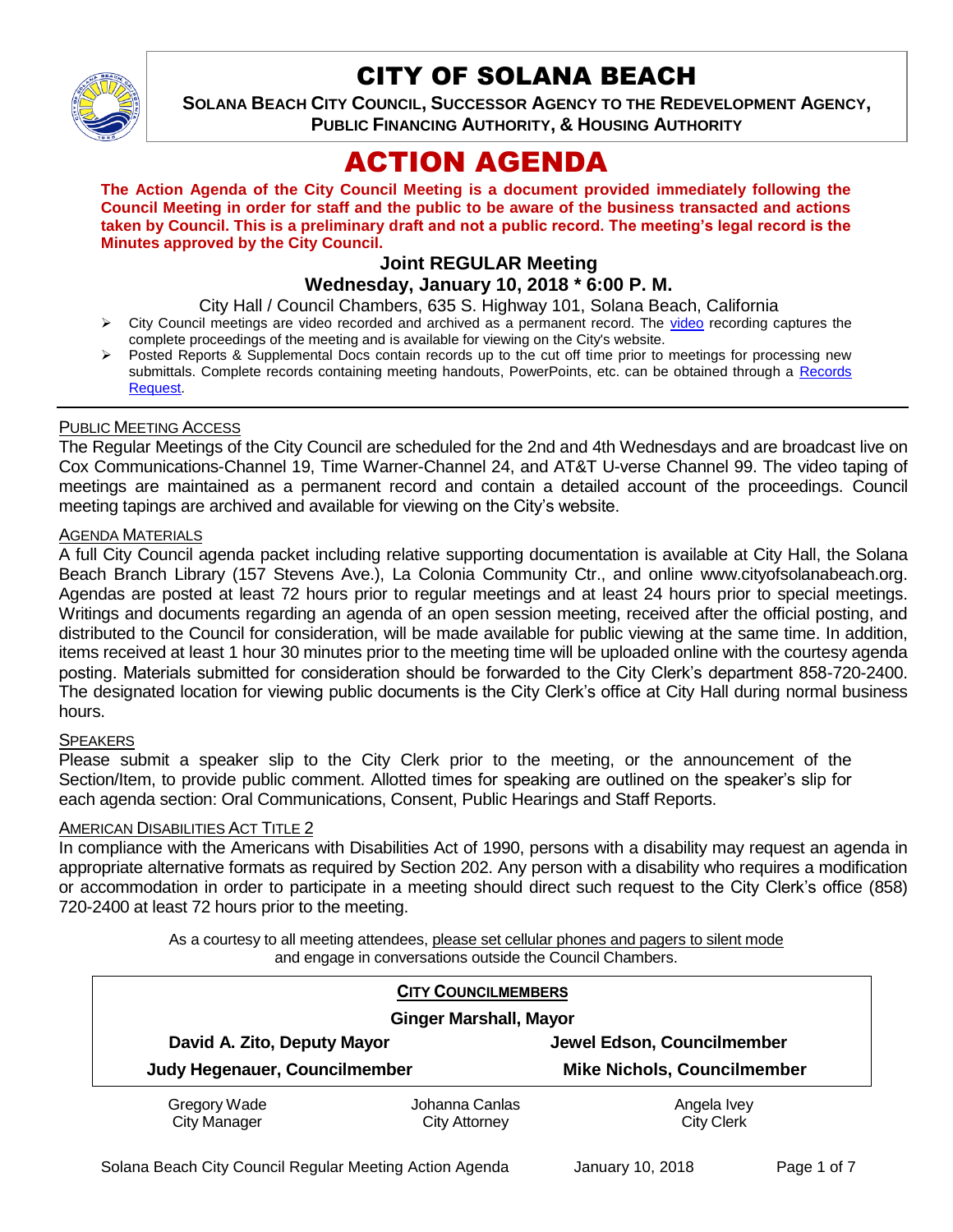## SPEAKERS:

Please submit your speaker slip to the City Clerk prior to the meeting or the announcement of the Item. Allotted times for speaking are outlined on the speaker's slip for Oral Communications, Consent, Public Hearings and Staff Reports.

#### READING OF ORDINANCES AND RESOLUTIONS:

Pursuant to Solana Beach Municipal Code Section 2.04.460, at the time of introduction or adoption of an ordinance or adoption of a resolution, the same shall not be read in full unless after the reading of the title, further reading is requested by a member of the Council. If any Councilmember so requests, the ordinance or resolution shall be read in full. In the absence of such a request, this section shall constitute a waiver by the council of such reading.

# **CALL TO ORDER AND ROLL CALL:**

## **CLOSED SESSION REPORT:** (when applicable)

# **FLAG SALUTE:**

## **APPROVAL OF AGENDA: COUNCIL ACTION: Approved 5/0**

#### **PROCLAMATIONS/CERTIFICATES:** *Ceremonial*

*None at the posting of this agenda*

**PRESENTATIONS:** Ceremonial items that do not contain in-depth discussion and no action/direction. *None at the posting of this agenda*

## **ORAL COMMUNICATIONS:**

This portion of the agenda provides an opportunity for members of the public to address the City Council on items relating to City business and not appearing on today's agenda by submitting a speaker slip (located on the back table) to the City Clerk. Comments relating to items on this evening's agenda are taken at the time the items are heard. Pursuant to the Brown Act, no action shall be taken by the City Council on public comment items. Council may refer items to the City Manager for placement on a future agenda. The maximum time allotted for each presentation is THREE MINUTES (SBMC 2.04.190). Please be aware of the timer light on the Council Dais.

## **COUNCIL COMMUNITY ANNOUNCEMENTS / COMMENTARY:**

*An opportunity for City Council to make brief announcements or report on their activities. These items are not agendized for official City business with no action or substantive discussion.* 

# **A. CONSENT CALENDAR:** (Action Items) (A.1. - A.7.)

Items listed on the Consent Calendar are to be acted in a single action of the City Council unless pulled for discussion. Any member of the public may address the City Council on an item of concern by submitting to the City Clerk a speaker slip (located on the back table) before the Consent Calendar is addressed. Those items removed from the Consent Calendar by a member of the Council will be trailed to the end of the agenda, while Consent Calendar items removed by the public will be discussed immediately after approval of the Consent Calendar.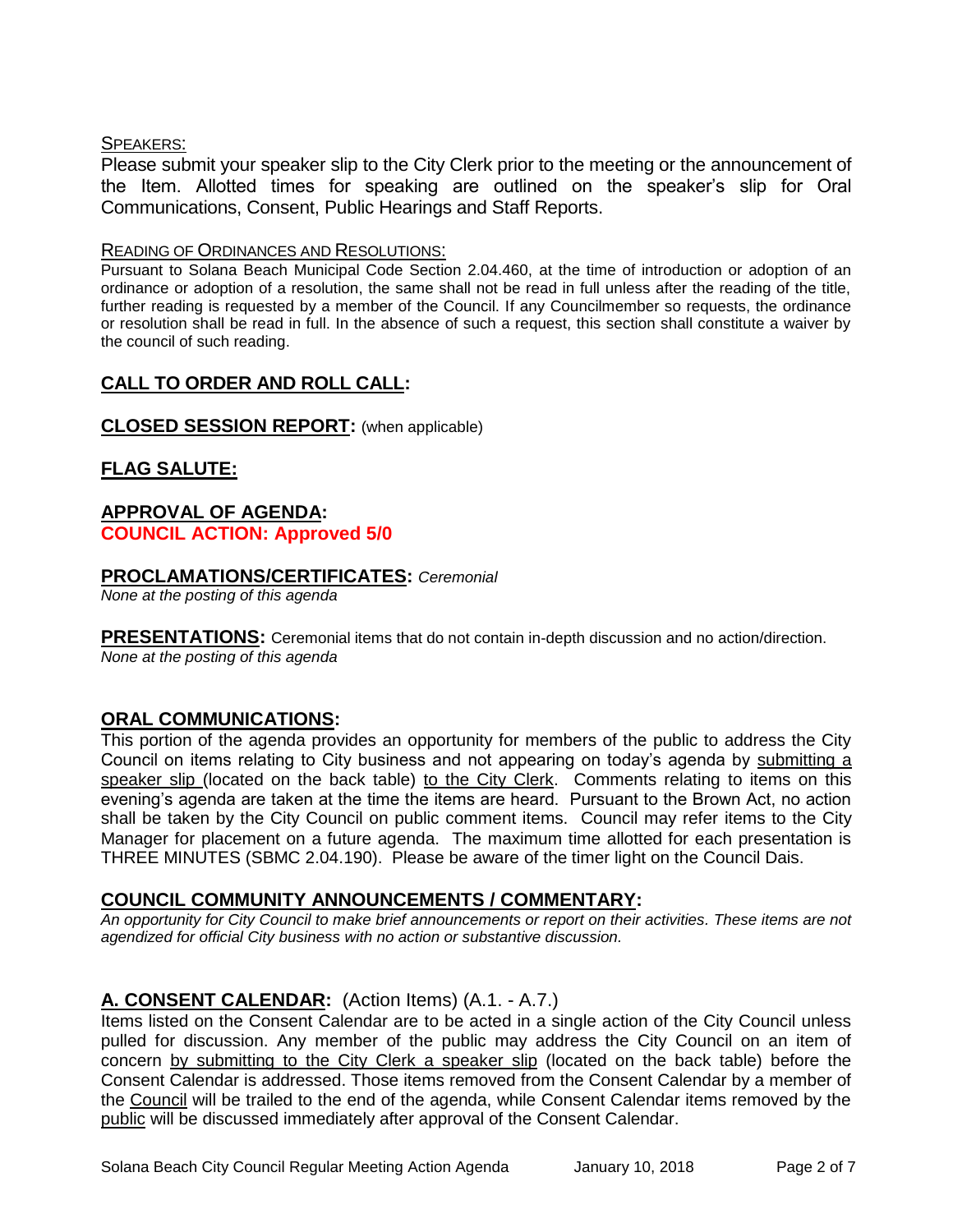# **A.1. Register Of Demands.** (File 0300-30)

Recommendation: That the City Council

1. Ratify the list of demands for November 25, 2017 through December 22, 2017. [Item A.1. Report \(click here\)](https://solanabeach.govoffice3.com/vertical/Sites/%7B840804C2-F869-4904-9AE3-720581350CE7%7D/uploads/Item_A.1._Report_(click_here)_-_1-10-18.PDF)

**COUNCIL ACTION: Approved 5/0**

# **A.2. General Fund Adopted Budget for Fiscal Year 2017-2018 Changes.** (File 0330-30)

Recommendation: That the City Council

1. Receive the report listing changes made to the Fiscal Year 2017-2018 General Fund Adopted Budget.

[Item A.2. Report \(click here\)](https://solanabeach.govoffice3.com/vertical/Sites/%7B840804C2-F869-4904-9AE3-720581350CE7%7D/uploads/Item_A.2._Report_(click_here)_-_1-10-18.PDF) **COUNCIL ACTION: Approved 5/0**

# **A.3. 2018 City Council Meeting Schedule Planning.** (File 0410-05)

Recommendation: That the City Council

1. Review, edit, and/or approve a 2018 interim schedule with proposed cancellations and/or additional meetings.

[Item A.3. Report \(click here\)](https://solanabeach.govoffice3.com/vertical/Sites/%7B840804C2-F869-4904-9AE3-720581350CE7%7D/uploads/Item_A.3._Report_(click_here)_-_1-10-18.PDF) **COUNCIL ACTION: Approved 5/0**

# **A.4. Circle Drive Sewer Pipeline Replacement, Bid 2017-10.** (File 1040-36)

Recommendation: That the City Council

- 1. Adopt **Resolution 2018-002**:
	- a. Awarding the construction contract to Burtech Pipeline, Inc., in the amount of \$532,226.20, for the Circle Drive Sewer Pipeline Replacement, Bid 2017-10.
	- b. Approving an amount of \$80,000 for construction contingency.
	- c. Authorizing the City Manager to execute the construction contract on behalf of the City.
	- d. Authorizing the City Manager to approve cumulative change orders up to the construction contingency amount.
	- e. Authorizing an appropriation of \$130,540 from the Sanitation Fund into the project budget unit.
	- f. Authorizing the City Treasurer to amend the Fiscal Year 2017/18 Adopted Budget accordingly.

[Item A.4. Report \(click here\)](https://solanabeach.govoffice3.com/vertical/Sites/%7B840804C2-F869-4904-9AE3-720581350CE7%7D/uploads/Item_A.4._Report_(click_here)_-_1-10-18.PDF) **COUNCIL ACTION: Approved 5/0**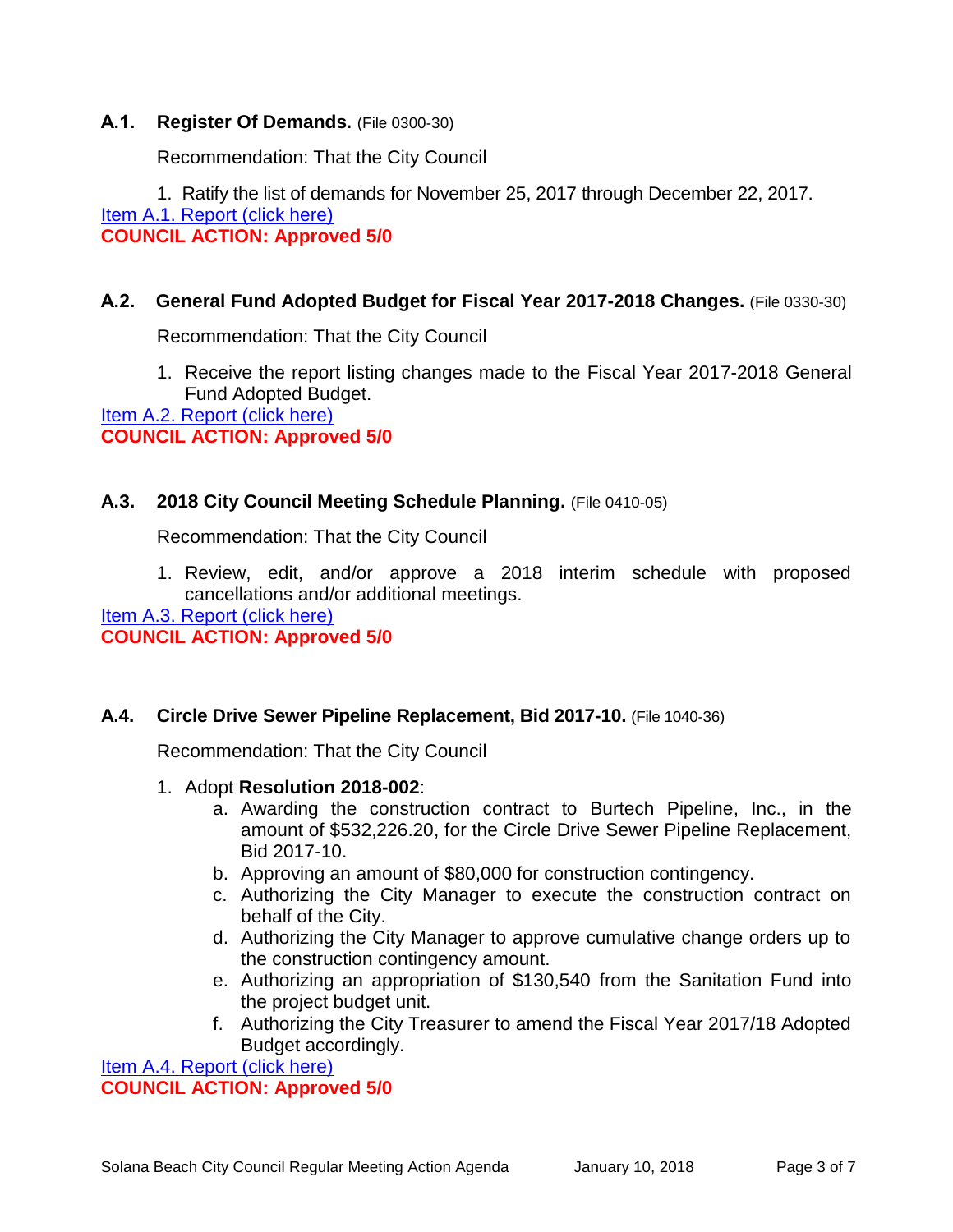# **A.5. Administrative Budget and Recognized Obligation Payment Schedule (ROPS) Approval.** (File 0115-30)

Recommendation: That the Successor Agency

- 1. Receive the Successor Agency's enforceable obligations payment information and administrative budget for the period July 1, 2018 to June 30, 2019.
- 2. Adopt **Resolution SA-020** approving the SA Administrative Budget for July 1, 2018 to June 30, 2019.
- 3. Adopt **Resolution SA-021** approving the ROPS 18-19 for July 1, 2018 to June 30, 2019.

[Item A.5. Report \(click here\)](https://solanabeach.govoffice3.com/vertical/Sites/%7B840804C2-F869-4904-9AE3-720581350CE7%7D/uploads/Item_A.5._Report_(click_here)_-_1-10-18.PDF) **COUNCIL ACTION: Approved 5/0**

## **A.6. Temporary Staff Funding.** (File 0560-40)

Recommendation: That the City Council

1. Adopt **Resolution 2018-001** ratifying total expenditures for temporary staffing coverage in the amount of \$45,000 with Apple One.

[Item A.6. Report \(click here\)](https://solanabeach.govoffice3.com/vertical/Sites/%7B840804C2-F869-4904-9AE3-720581350CE7%7D/uploads/Item_A.6_Report_(click_here)_-_1-10-18.PDF) **COUNCIL ACTION: Approved 5/0**

# **A.7. Minutes of the City Council.**

Recommendation: That the City Council

1. Approve the Minutes of the City Council Meetings held October 11, 2017, November 8, 2017 and November 15, 2017.

Approved Minutes [http://www.ci.solana-beach.ca.us/index.asp?SEC=F0F1200D-21C6-4A88-8AE1-0BC07C1A81A7&Type=B\\_BASIC](http://www.ci.solana-beach.ca.us/index.asp?SEC=F0F1200D-21C6-4A88-8AE1-0BC07C1A81A7&Type=B_BASIC) **COUNCIL ACTION: Approved 5/0**

# **B. PUBLIC HEARINGS:** (B.1. – B.2.)

This portion of the agenda provides citizens an opportunity to express their views on a specific issue as required by law after proper noticing by submitting a speaker slip (located on the back table) to the City Clerk. After considering all of the evidence, including written materials and oral testimony, the City Council must make a decision supported by findings and the findings must be supported by substantial evidence in the record. An applicant or designees for a private development/business project, for which the public hearing is being held, is allotted a total of fifteen minutes to speak, as per SBMC 2.04.210. A portion of the fifteen minutes may be saved to respond to those who speak in opposition. All other speakers have three minutes each. Please be aware of the timer light on the Council Dais.

## **B.1. Public Hearing: 201 Lomas Santa Fe, Applicant: AT&T Mobility, Case 17-17-15.** (File 0610-60)

The proposed project meets the minimum zoning requirements under the SBMC, may be found to be consistent with the General Plan and may be found, as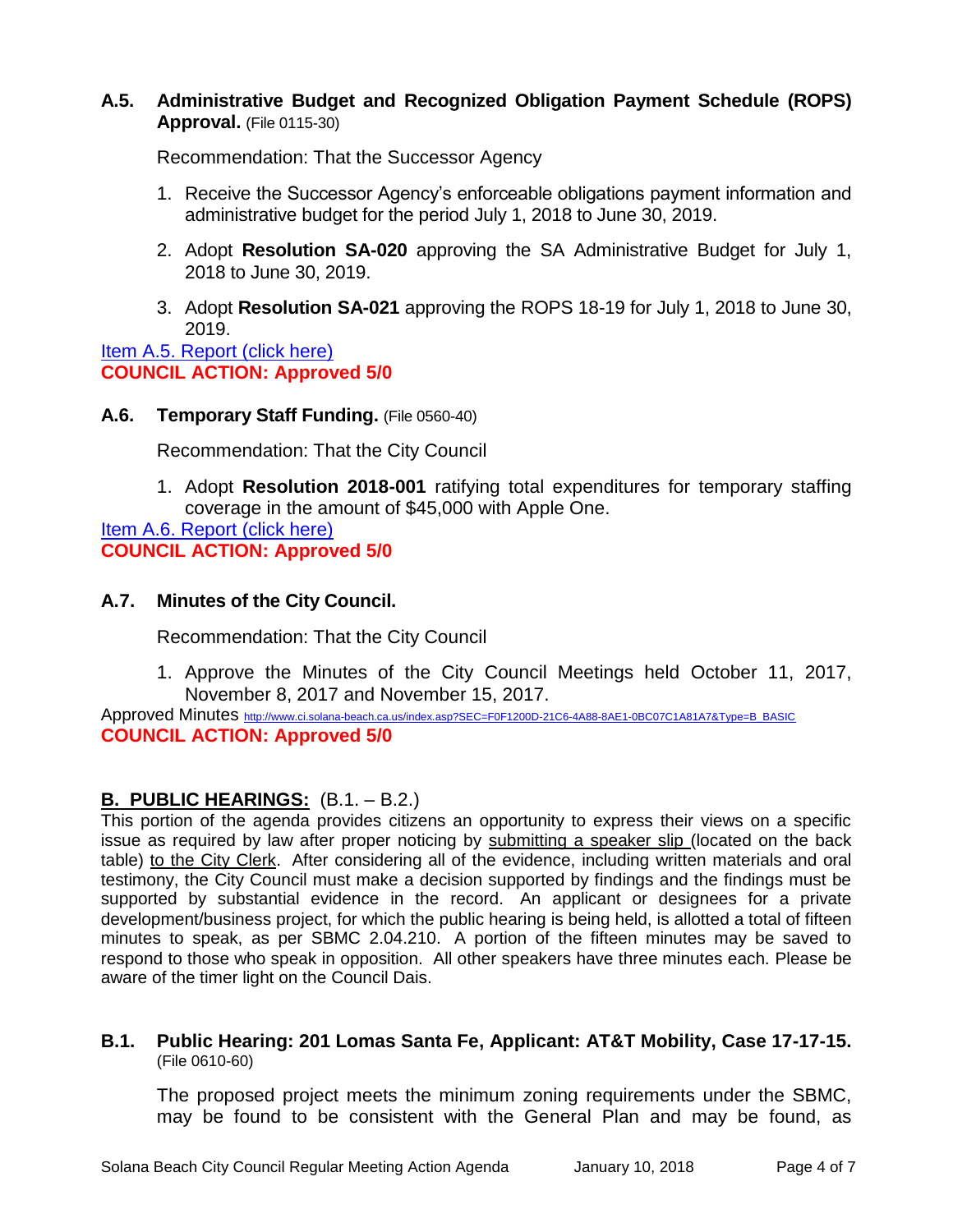conditioned, to meet the discretionary findings required as discussed in this report to approve a DRP (Development Review Permit). Therefore, Staff recommends that the City Council:

- 1. Conduct the Public Hearing: Open the Public Hearing, Report Council Disclosures, Receive Public Testimony, and Close the Public Hearing.
- 2. Find the project exempt from the California Environmental Quality Act pursuant to Section 15301 of the State CEQA Guidelines; and
- 3. Adopt **Resolution 2017-167** conditionally approving a CUP (Conditional Use Permit)/DRP/SDP (Structure Development Permit) for a new WCF (Wireless Cell Facility) and associated equipment located on the roof of an existing commercial office building at 201 Lomas Santa Fe, Solana Beach and provide direction to Staff as to which project alternative the Council is approving.

[Item B.1. Report \(click here\)](https://solanabeach.govoffice3.com/vertical/Sites/%7B840804C2-F869-4904-9AE3-720581350CE7%7D/uploads/Item_B.1._Report_(click_here)_-_1-10-18.PDF)

[B.1. Updated Report #1 \(01-10-18\)](https://solanabeach.govoffice3.com/vertical/Sites/%7B840804C2-F869-4904-9AE3-720581350CE7%7D/uploads/B.1._Updated_Report_1_-_01-10-18.pdf)

[B.1. Supplemental Documents \(1-10-18 updated 150pm\) -](https://solanabeach.govoffice3.com/vertical/Sites/%7B840804C2-F869-4904-9AE3-720581350CE7%7D/uploads/B.1._Supplemental_Documents_(1-10-18_updated_150pm)_-_R.pdf) R

*Posted Reports & Supplemental Docs contain records up to the cut off time, prior to the start of the meeting, for processing new submittals. The final official record containing handouts, PowerPoints, etc. can be obtained through a Records Request to the City Clerk's Office.* **COUNCIL ACTION: Approved 5/0 to continue the public hearing** to a date certain of February 14, 2018.

**B.2. Public Hearing: 809 Seabright Lane, Applicants: Kadia / Parekh, Case 17-17- 23.** (File 0600-40)

The proposed project meets the minimum zoning requirements under the SBMC, may be found to be consistent with the General Plan and may be found, as conditioned, to meet the discretionary findings required as discussed in this report to approve a DRP and administratively issue a SDP. Therefore, Staff recommends that the City Council:

- 1. Conduct the Public Hearing: Open the Public Hearing, Report Council Disclosures, Receive Public Testimony, and Close the Public Hearing.
- 2. Find the project exempt from the California Environmental Quality Act pursuant to Section 15303 of the State CEQA Guidelines; and
- 3. If the City Council makes the requisite findings and approves the project, adopt **Resolution 2018-003** conditionally approving a DRP and an SDP to demolish an existing single-story, single-family residence and construct a new two-story, 4,442 square foot single-family residence, remove and replace the roof on the existing detached 514 square foot garage and perform associated site improvements at 809 Seabright Lane, Solana Beach.

[Item B.2. Report \(click here\)](https://solanabeach.govoffice3.com/vertical/Sites/%7B840804C2-F869-4904-9AE3-720581350CE7%7D/uploads/Item_B.2._Report_(click_here)_-_1-10-18.PDF)

*Posted Reports & Supplemental Docs contain records up to the cut off time, prior to the start of the meeting, for processing new submittals. The final official record containing handouts, PowerPoints, etc. can be obtained through a Records Request to the City Clerk's Office.* **COUNCIL ACTION: Approved 5/0 with modification of restricting roof top decks.**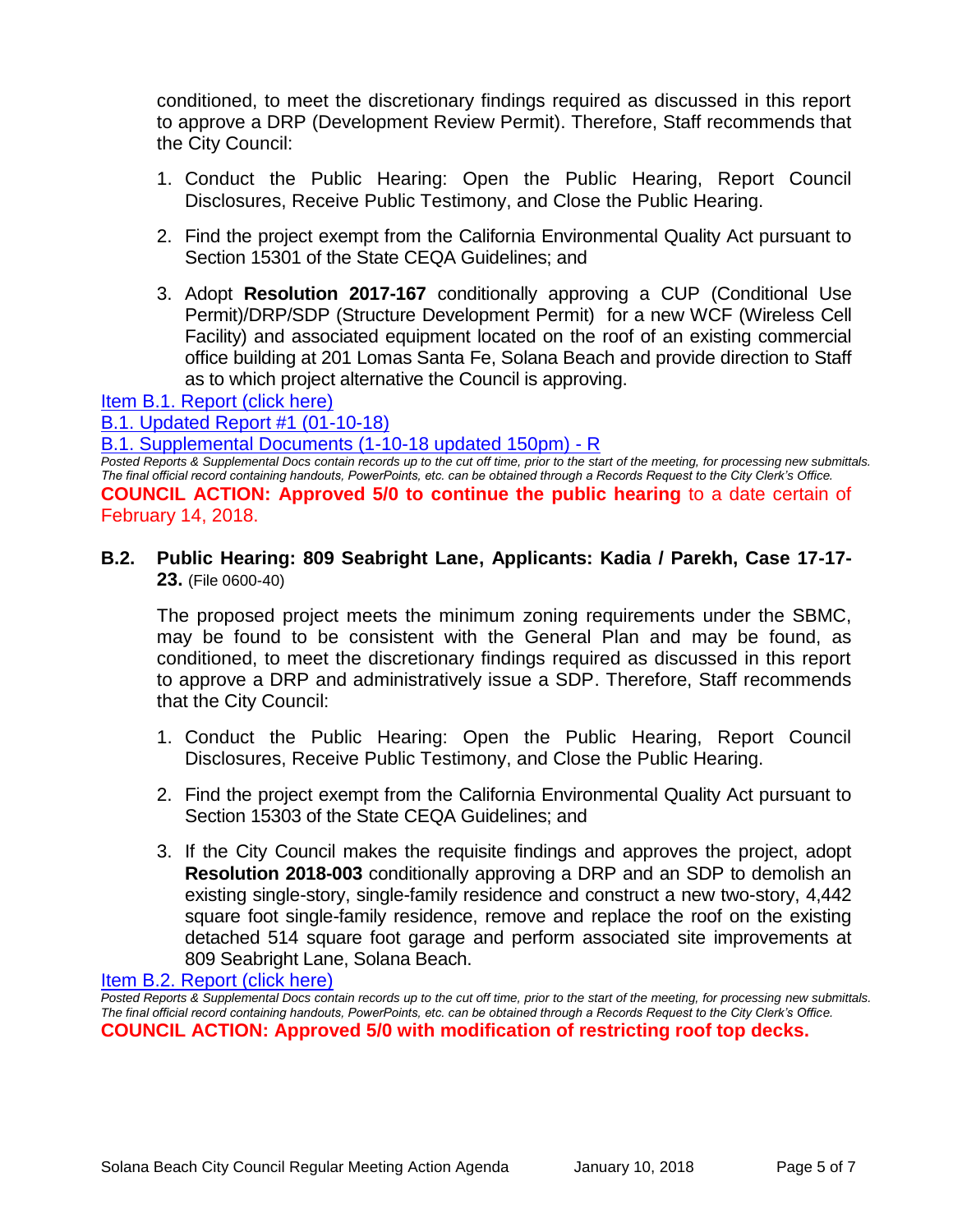# **C. STAFF REPORTS**: (C.1. - C.2.)

*Submit speaker slips to the City Clerk.*

**C.1. Adopt (2nd Reading) Ordinance 484 – Amending Section 17.80.020 of the Solana Beach Municipal Code Related to the Solana Beach Floodplain Overlay Zone to Comply with the National Flood Insurance Program.** (File 0850- 20)

Recommendation: That the City Council

1. Adopt **Ordinance 484** amending the Solana Beach Floodplain Overlay Zone (Sections 17.80.020, 17.80.090 and 17.80.120) of the Solana Beach Municipal Code.

[Item C.1. Report \(click here\)](https://solanabeach.govoffice3.com/vertical/Sites/%7B840804C2-F869-4904-9AE3-720581350CE7%7D/uploads/Item_C.1._Report_(click_here)_-_1-10-18.PDF)

*Posted Reports & Supplemental Docs contain records up to the cut off time, prior to the start of the meeting, for processing new submittals. The final official record containing handouts, PowerPoints, etc. can be obtained through a Records Request to the City Clerk's Office.* **COUNCIL ACTION: Approved 5/0**

## **C.2. Council Boards, Committees, & Commissions Mid-Term Review.** (File 0410-05)

Recommendation: That the City Council

- 1. Review the Regional Boards/Commissions/Committees.
	- a. Determine the City Selection Committee 2018 annual term appointment, if any changes.
	- b. Make alternate appointments, if necessary.
- 2. Review Council Standing Committees and make alternate appointments, if necessary.

#### [Item C.2. Report \(click here\)](https://solanabeach.govoffice3.com/vertical/Sites/%7B840804C2-F869-4904-9AE3-720581350CE7%7D/uploads/Item_C.2._Report_(click_here)_-_1-10-18.PDF)

*Posted Reports & Supplemental Docs contain records up to the cut off time, prior to the start of the meeting, for processing new submittals. The final official record containing handouts, PowerPoints, etc. can be obtained through a Records Request to the City Clerk's Office.* **No changes**

# **COUNCIL COMMITTEE REPORTS:**

## **Regional Committees: (outside agencies, appointed by this Council)**

- a. City Selection Committee (meets twice a year) Nichols (Edson, alternate).
- b. County Service Area 17 Marshall (Nichols, alternate).
- c. Escondido Creek Watershed Authority Marshall/Staff (no alternate).
- d. League of Ca. Cities' San Diego County Executive Committee Nichols (Edson, alternate) and any subcommittees.
- e. League of Ca. Cities' Local Legislative Committee Nichols (Edson, alternate)
- f. League of Ca. Cities' Coastal Cities Issues Group (CCIG) Nichols (Edson, alternate)
- g. North County Dispatch JPA Marshall (Edson, alternate).
- h. North County Transit District Edson (Nichols, alternate)
- i. Regional Solid Waste Association (RSWA) Nichols (Hegenauer, alternate).